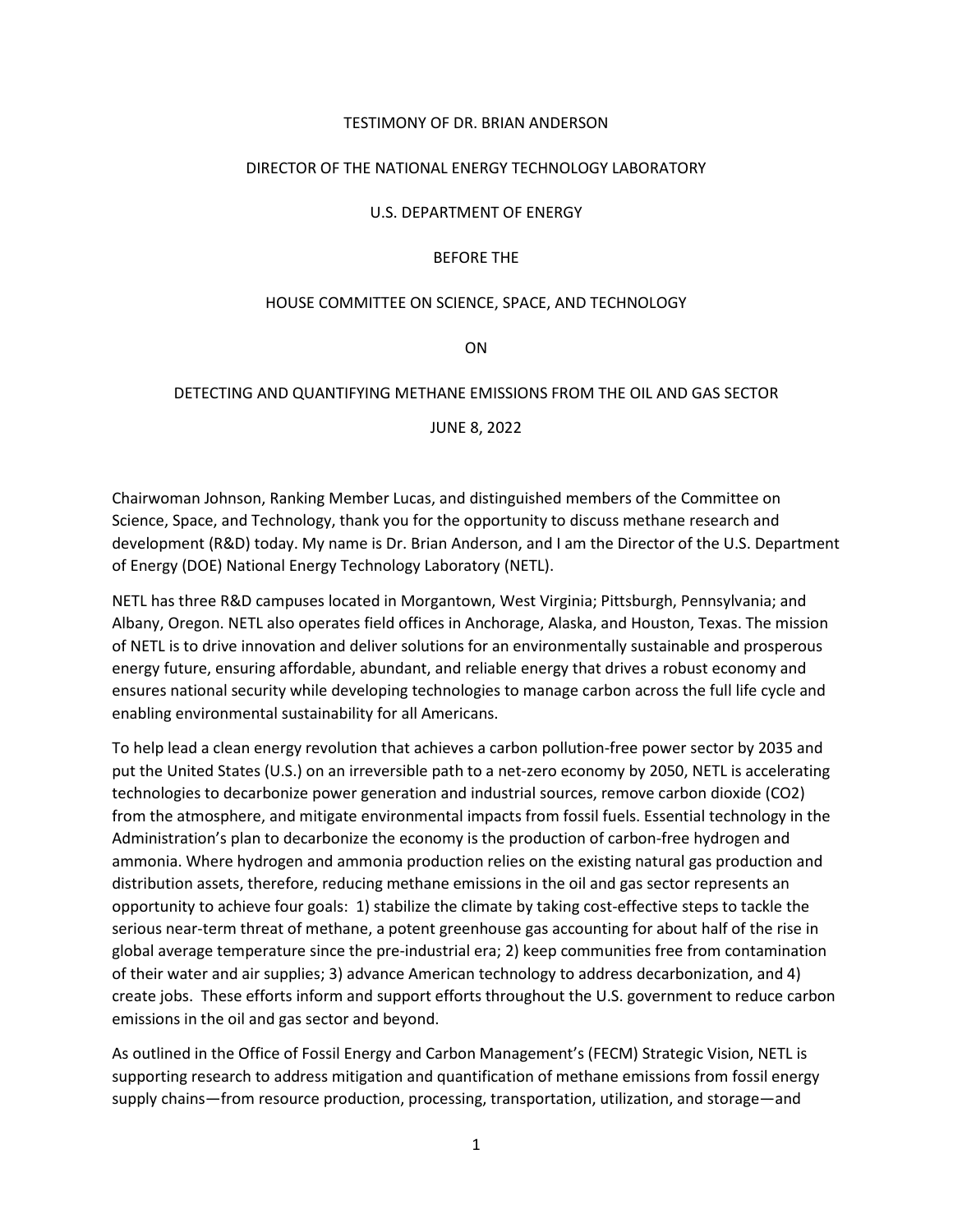developing accurate, cost-effective, efficient technology solutions and best practices to identify, measure, monitor, and reduce methane emissions from these sources.

## **NETL's Cutting Edge Research to Quantify and Reduce Methane Emissions**

NETL's in-house R&D programs pursue integrated laboratory and field-based research focused on emissions mitigation and quantification. The lab leads its technology development with systems engineering and analysis and full life cycle analysis to assess low-cost and clean development pathways and strategies.

# *Orphaned Oil and Gas Wells*

The number of orphaned wells across the U.S., many of which were drilled before regulatory standards were enacted, is estimated to be between 90 thousand and 130 thousand. NETL is working to bridge the knowledge gap and develop cost-effective methods for locating undocumented orphaned oil and gas wells, quantifying their emissions in order to prioritize their management for plugging. For example, since 2005, NETL has developed rapid airborne methods for locating undocumented orphaned wells through the development and field validation of advanced electromagnetic hardware and machine learning software.

# *Emissions Quantification and Mitigation Using Life Cycle Analysis (LCA)*

For the last decade, NETL has served as FECM's national expert in evaluating and communicating life cycle environmental information (based on the current state of knowledge) to internal and external stakeholders for them to gain an understanding of the natural gas extraction, delivery, and electricity production landscape. NETL continues to develop more accurate and representative quantification of methane emissions factors for specific equipment components across the U.S. Greenhouse gas (GHG) emission quantification and mitigation are two complementary tactics that make up a more comprehensive strategy for decarbonizing the natural gas systems.

NETL research shows how methane emission quantification is necessary to develop effective emission mitigation strategies that increase natural gas supply chain efficiency while reducing methane emissions. Compressors, pneumatic devices, and equipment leaks are the top three *methane* emitting sources from the natural gas supply chain. NETL researched methane mitigation strategies in the natural gas sector to quantify and identify reduction opportunities from extraction of natural gas to delivery to the end use customer. Methane mitigation solutions need to be tailored to regional operating characteristics of the natural gas value chain to prioritize strategic investments and actions.

As an example of a successful government and industry collaboration, NETL led an effort to improve the quantification of methane emission across the natural gas supply chain to assess technically and economically viable solutions for decarbonization. The Our Nation's Energy Future (ONE Future) natural gas industry partnership collaborated to assess the greenhouse gas emission profile and methane emission rates representative of ONE Future's supply chain and compared them to the emission profile and emission rates for the U.S. natural gas supply chain.

NETL uses LCA as a tool and framework to inform and drive R&D decisions and identify emissions across the supply chain.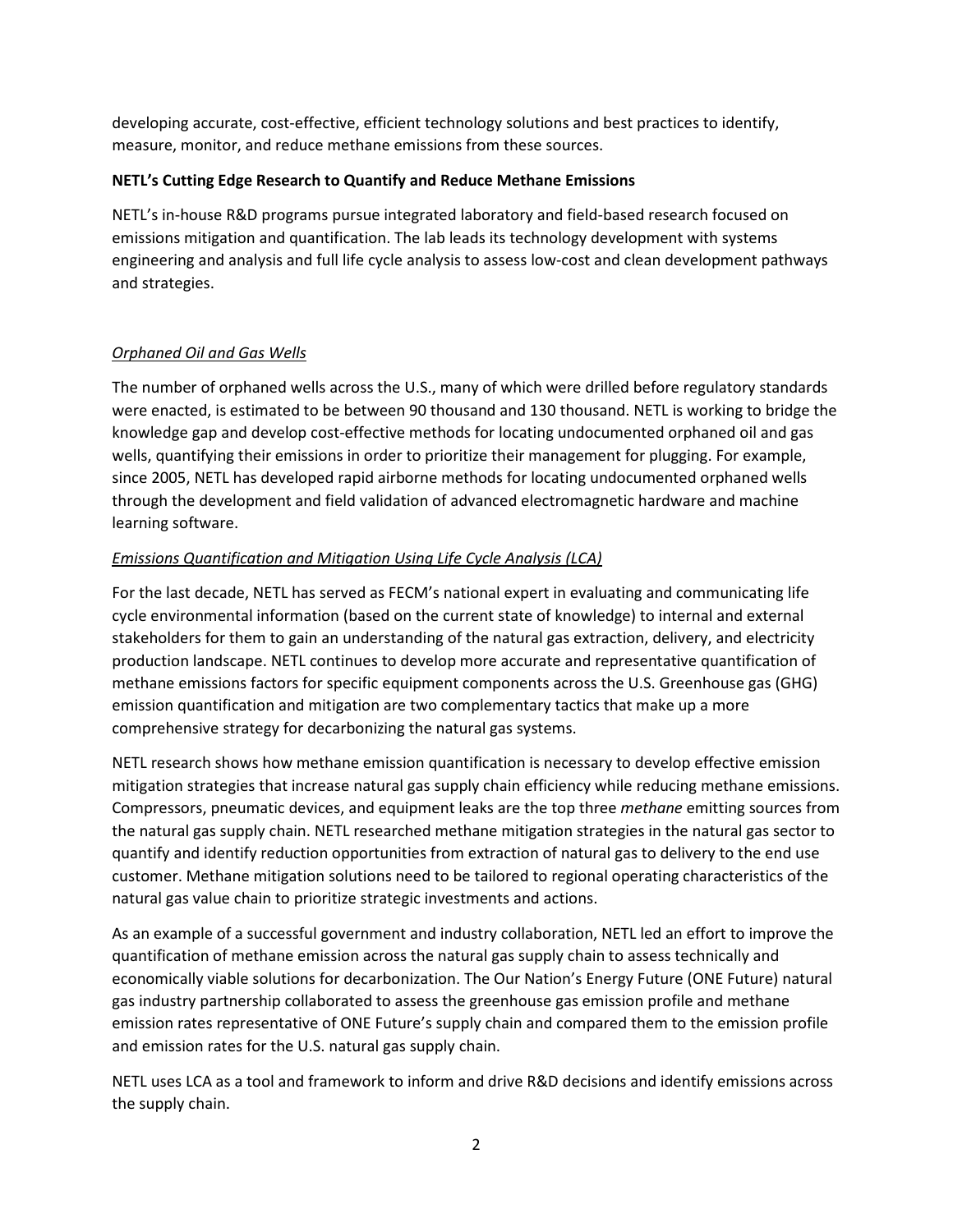### *Sensor Devices and Enabling Technologies*

Pipelines are static components in the natural gas system. Currently, most pipelines deliver gas from one point to the next with no way to monitor conditions/performance along their lengths. Low-cost, lowmaintenance pipeline sensor technologies can monitor corrosion rates, gas leaks, and gas stream chemistry and enable a more intelligent natural gas infrastructure. NETL is developing methods for interrogating the sensors via wireless telemetry, test procedures for effectively embedding sensors in coated pipe, and conduct field-based tests of pipeline monitoring systems to verify performance. Field validation and testing of new sensors and data analytic methods, including machine learning and artificial intelligence (ML/AI), pursued as the various technologies mature.

# *Pipeline Material Technologies*

NETL is developing advanced pipeline materials for corrosion-protection systems that can accommodate multi-gas streams and real-time sensor technology that can enable gas composition monitoring in real time. Researchers are optimizing materials based on leak prevention performance and sensor technologies based upon the need for multicomponent speciation and/or distributed interrogation capability. These corrosion control systems are needed on both existing and new transmission pipelines.

## *Advanced Data Analytics*

NETL's expertise in developing geo-data science, visualization, online data mining and integration, and advanced analytics through scientific computing and virtualized environments can be leveraged to support innovative analytics for the methane mitigation and quantification. NETL's established scientific computing facilities and competencies include: the high-performance computing cluster (Joule), ML computing cluster (Watt), and Energy Data eXchange (EDX®).

Advanced data analytic approaches will also be integrated into new sensor technology applications, including ML/AI, coupled with distributed optical fiber sensor for diagnosing internal and external hazards, defects, corrosion, and even real-time operational conditions of natural gas pipelines. Such advanced analytics have the potential to identify early sources of catastrophic pipeline failure prior to an event occurring to enable preventative action, as well as enable an understanding of real-time operational parameters, which can be used to maximize efficiency and ensure cyber-physical security of the natural gas pipeline infrastructure.

# *Non-Combustion Methane Utilization*

NETL has developed and demonstrated new materials and methods that use excess electricity to convert methane, CO<sub>2</sub>, and water into chemical building blocks and emerging energy carriers, such as hydrogen, carbon monoxide, and formic acid. These inventions will allow the development of modular reactors that use intermittent renewable electricity to produce carbon-negative commodity chemicals. Microwave reactors also provide process intensification that allows economically viable operation of traditionally energy intensive processes. For example, microwave dry reforming of methane produces  $H_2$ and CO, and consumes 11 tons of  $CO<sub>2</sub>$  for every ton of H<sub>2</sub> produced, whereas a traditional steam reforming process to convert methane into  $H_2$  produces approximately 10 tons of CO<sub>2</sub> for every ton of  $H<sub>2</sub>$ .

# **FECM's Office of Resource Sustainability**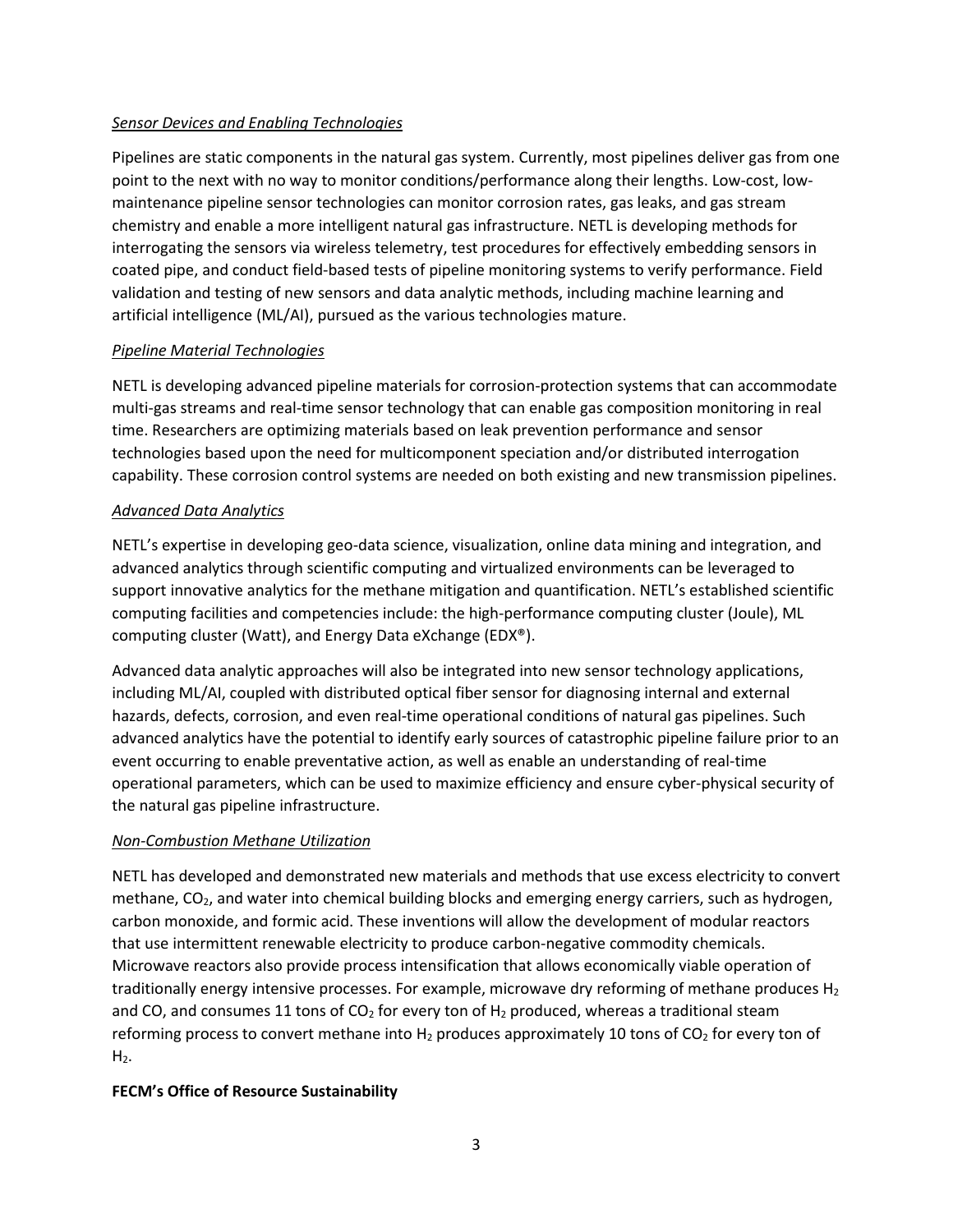In addition to NETL's in-house R&D programs, the lab supports and implements FECM's Office of Resource Sustainability. NETL partners with industry, academia, technology developers, government agencies, and other national laboratories to ensure the effectiveness and efficiency of research projects throughout its portfolio. NETL also utilizes field laboratories as a mechanism to establish collaboration for validation of innovative technologies that will maximize the safe, efficient, and economic recovery of America's abundant oil and gas resources.

## *Cutting-edge research in Methane Emissions Quantification*

Research for Methane Emissions Quantification focuses on developing technologies to detect, locate, and measure emissions. This includes validating the performance of new technologies that are intended to more accurately and precisely measure emissions occurring within the natural gas chain. More specifically, research includes advancing external leak detection and rate quantification, developing direct and remote measurement sensors, and engaging in field efforts to characterizing emissions.

NETL is working to collect and evaluate representative, defensible, and repeatable methane emissions data from marginal well sites at various basins across the U.S. to accurately draw quantifiable conclusions that can be compared to published data available on the emissions from non-marginal wells. A robust assessment of methane emissions from marginal vs. non-marginal well sites based on the quantity and condition of equipment and components within these populations and related operational information will inform mitigation strategies for the minimization of environmental impacts of fossil fuels while working towards net-zero goals.

NETL is also collaborating with the Colorado State University, Harrisburg University, University of Texas (UT) at Arlington, and UT at Austin to implement a comprehensive process of protocol development and testing to accelerate the adoption of natural gas leak detection and quantification solutions by natural gas operators, and their approval by cognizant regulatory authorities. Known as the Methane Emissions Testing and Evaluation Center (or METEC), this project is developing the testing, analysis, and adoption protocol for leak detection and quantification solutions will inform mitigation strategies to minimize the environmental impacts of fossil fuels.

### *Cutting-edge research in Methane Emissions Mitigation*

The Methane Mitigation Technologies program is focused on developing, modifying, and evaluating cost-effective and state-of-the-art tools, technologies, and materials to mitigate methane emissions from the entire natural gas value chain. The program also seeks to efficiently and economically convert associated gas at the wellhead into higher-value products that can be more readily brought to market than the natural gas itself and eliminate the need for flaring. Methane mitigation R&D efforts include advanced materials of pipeline construction, monitoring sensors, data management systems, and more efficient and flexible compressor stations.

NETL is partnering with the Gas Technology Institute (GTI) and the UT at Austin to design, build, and test an innovative, high-pressure compressor designed to recover methane leaks within the natural gas transmission system. The unique design will enable the compressor to function under a broad range of pipeline operating conditions and to reach the high discharge pressures required for gas recovery.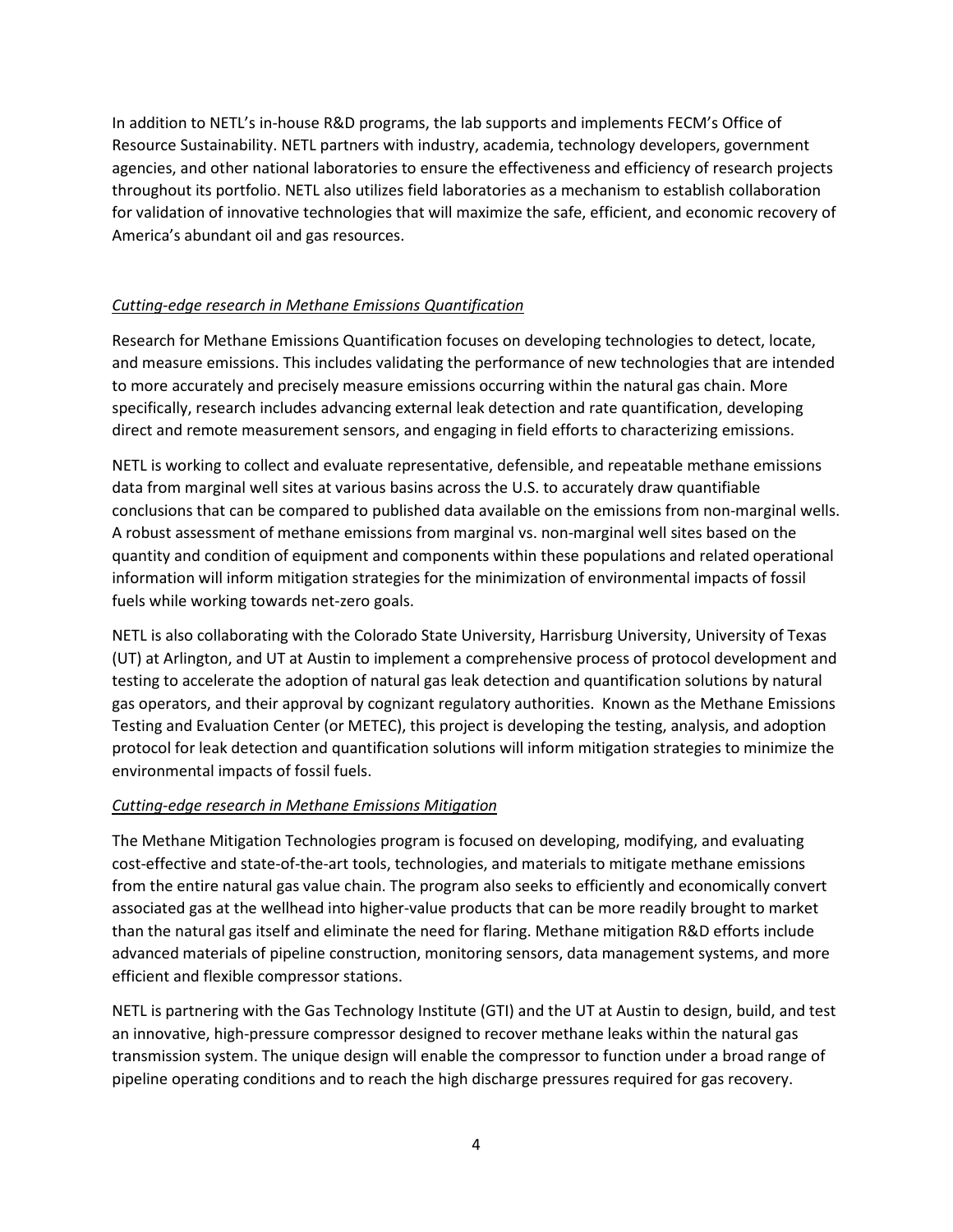Capturing emissions from this area of the natural gas network could reduce methane emissions up to 20%.

NETL is collaborating with the University of Tulsa and the University of Oklahoma to develop advanced natural gas flow controllers (pneumatic controllers) capable of self-healing/repair functionality when combined with a low-cost leak detection sensors. The technology is demonstrating reduction of leak rate by at least 80% compared to a non-healing control in commercial valve.

# **Conclusion**

Methane mitigation has an immediate impact due to methane's especially large short-term warming impacts, with a long-term pathway to unlocking technologies for other GHG management beyond the fossil sector. NETL is pursuing FECM's strategic vision to minimize emissions of methane during production, processing, transportation and use across the coal, oil and gas industry, eliminating nontrivial methane emissions from carbon-based fuel supply chains by 2030.

Through in-house research, partnerships with industry, universities, and other national labs – and of course, Federal investments – it will continue to drive the commercialization of products and processes that achieve U.S. and international decarbonization goals while supporting job creation and global competitiveness as the world's energy transition proceeds.

Thank you for the opportunity to discuss some of these cutting-edge innovations to mitigate methane emissions, which have applications within – and beyond – the energy sector.